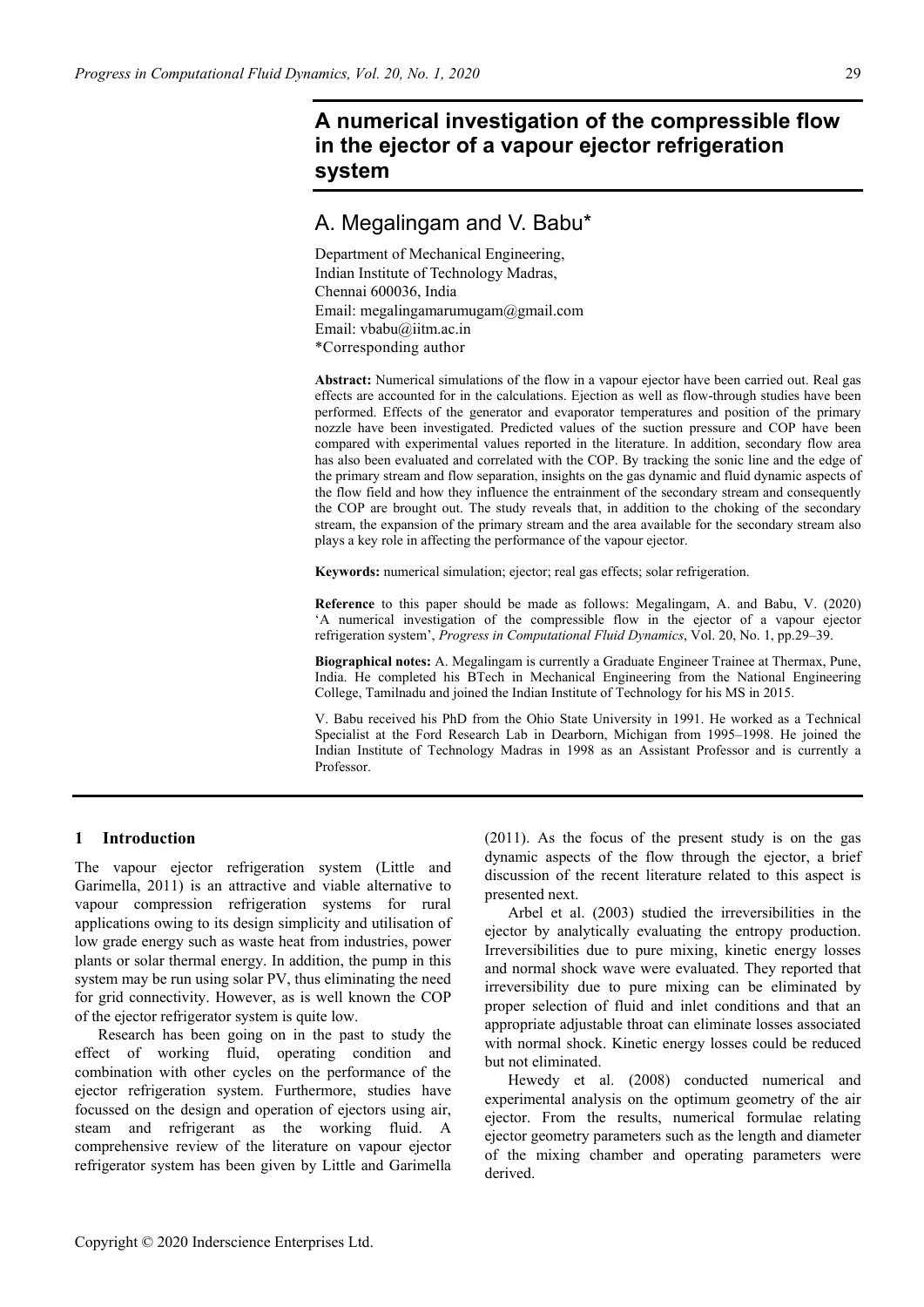Zheng et al. (2011) numerically studied the influence of geometry on the starting vortex and ejector performance. It was suggested that the optimal mixing chamber diameter of the ejector is governed by the vortex toroid. And also the effect of the length of the ejector on the overall performance of the ejector was studied and shown to be less important than the mixing chamber diameter.

Little et al. (2015) compared shadowgraph images of the flow in an air-ejector with results of numerical simulations using turbulence models RNG  $k - \omega$  and SST  $k - \omega$  and an analytical model constructed from first principles. It was shown that on-design ejector operation is predicted with better accuracy than off design operation. The SST *k* – *ω* model was shown to predict the location of flow features, as well as global inlet mass flow rates, with great accuracy.

Chen et al. (2017) investigated the Mach flow structure of the driving flow under off-design working conditions both experimentally and numerically. Method of characteristics was used for the numerical calculations whereas Schlieren imaging was used in the experimental study. Expansion wave from the driven flow was shown to affect the ejector performance.

Ramesh and Sekhar (2018) conducted an experimental study of the effect of suction chamber angle on the entrainment of passive fluid in a steam ejector. An optimum angle for the suction chamber increased entrainment ratio by 49.96% but had a minor influence on the back pressure.

Bartosiewicz et al. (2005) reported results from numerical and experimental investigations of ejectors using air as the working fluid. Predictions obtained using the ideal gas approximation and six different turbulence models were compared against experimentally determined shock location, shock strength and pressure recovery in the absence of secondary flow. The non-mixing length was determined using laser tomography visualisation in the experiments and using a colorant in the simulations. The RNG  $k - \varepsilon$  and the SST  $k - \omega$  models were seen to give the best predictions. The latter was then used for further calculations under on- and off-design operating conditions. It was shown that the secondary flow must get choked in the mixing chamber in order to achieve a high entrainment ratio.

Yapici and Yetisen (2007) experimentally investigated a vapour ejector refrigeration system with R11 as the working fluid. The effect of the generator temperature, condenser pressure and the evaporator temperature on the COP and the cooling capacity were studied systematically. Both these quantities increased with the generator temperature and evaporator temperature. They remained constant as the condenser pressure was increased until a threshold value was reached, after which they decreased steeply.

Yapici (2008) carried out an experimental study to determine the optimum position of the primary nozzle with respect to the mixing chamber entrance. It was reported that suction chamber pressure (in the absence of secondary flow) was a minimum (indicating good ejection action) when the primary nozzle exit was located a distance of  $x/d_{th} \leq 2$ beyond which the performance deteriorated sharply. This was consistent with the findings reported earlier by Nahdi et al. (1993). Experiments with the secondary flow enabled were then carried out with the primary nozzle kept at this optimum position.

Hemidi et al. (2009) simulated single phase (air, assumed to be ideal) and two phase flows (air and water droplet) in an ejector with SST  $k - \omega$  and  $k - \varepsilon$  turbulence models. Comparison with experimental results showed predictions to be higher by 10–20% and 10% respectively. However, the former predicted the shock cells much better than the latter. They also suggested that the sonic line be used to relate the flow features to the entrainment ratio.

Zhu et al. (2009) simulated R141b ejectors to find out the effect of primary nozzle exit position (NXP) and mixing chamber convergence angle on the entrainment ratio. Three different turbulence models, namely, the Realisable  $k - \varepsilon$ , RNG  $k - \varepsilon$  and SST  $k - \omega$  were used along with the ideal gas approximation. The predictions of the RNG *k* – *ω* model were found to be better than the other two and this was used for the subsequent production runs of 95 ejector geometries. The optimum primary nozzle position was found to be proportional to the mixing chamber diameter and it increased with a rise in the primary flow pressure. A less than optimum primary nozzle position was seen to cause reduced energy transfer while a higher primary nozzle position led to increased friction and kinetic energy losses. The entrainment ratio became less sensitive to the convergence angle of the mixing chamber with increasing nozzle position.

Chandra and Ahmed (2014) reported results from the experimental and numerical investigations of ejectors. Steam was used as the working fluid in the experiments whereas air (assumed to be ideal) was used in the simulations. Constant area as well as varying area mixing chambers were investigated. The entrainment ratio was shown to increase with the generator temperature up to a certain value beyond which there was a sharp decrease. This sudden decrease was attributed to the blocking of the of the flow passage by the over-expanded flow from the primary nozzle.

Wu et al. (2014) performed axi-symmetric simulations of steam ejectors used in desalination applications using the Realisable  $k - \varepsilon$  model. The length and convergence angle of the constant pressure mixing chamber were selected as parameters for this study. It was found that there existed a range of optimum mixing chamber length, in which the entrainment ratio was a maximum and nearly constant. In shorter mixing chambers, due to double choking phenomenon (Munday and Bagster, 1977), a normal shock was located at the mixing chamber outlet. The shock became weaker and the entrainment ratio reached a maximum with increasing mixing chamber length. Eventually, the double choking and normal shock both disappear and the entrainment ratio falls drastically. A theoretical analysis of ejector design and ejector cycle performances was carried out by Shestopalov et al. (2015). 1D model was developed for ejectors with cylindrical mixing chambers or conical-cylindrical mixing chambers.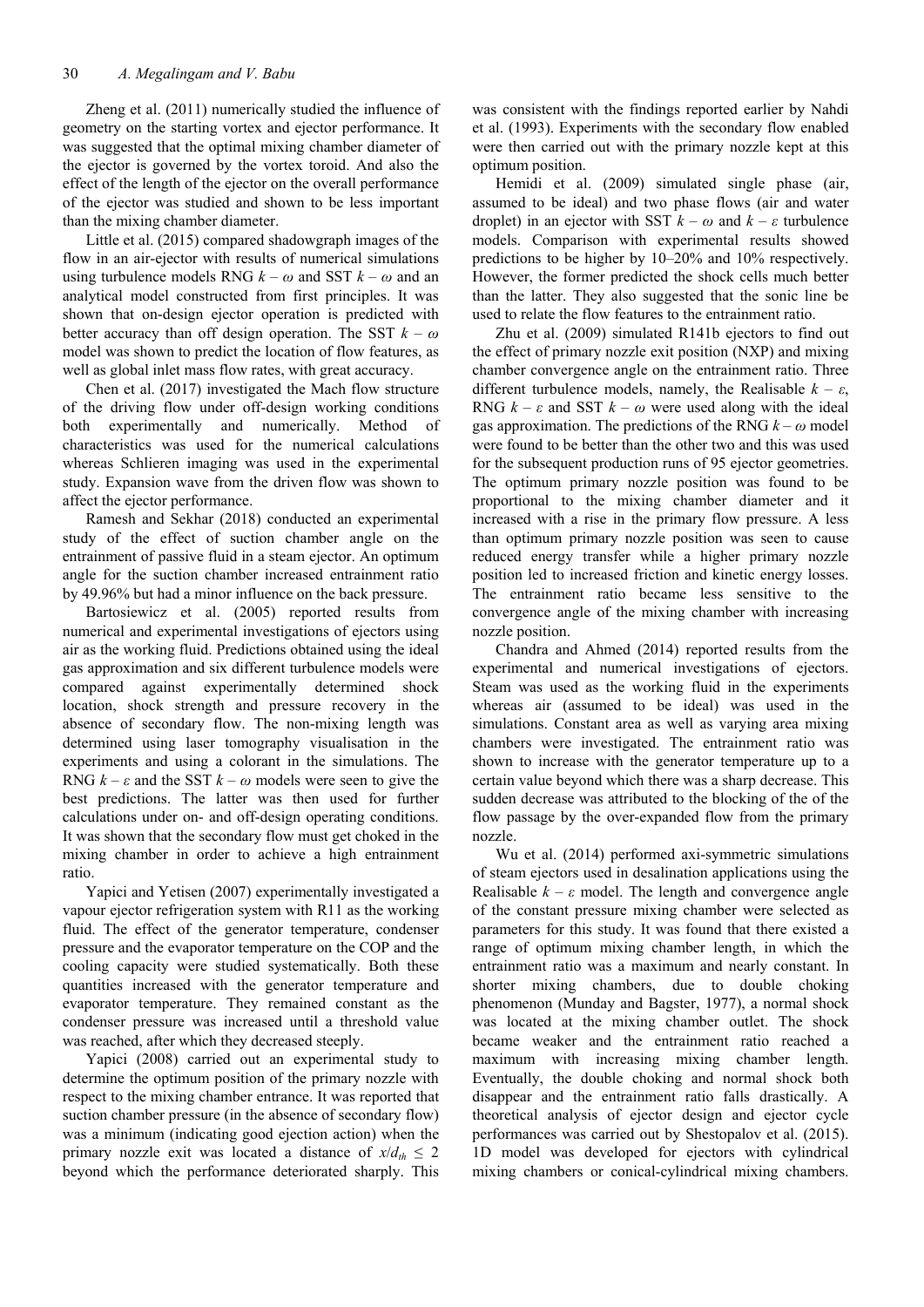Geometric parameters of ejectors for maximum entrainment ratios were derived by an optimisation procedure. It was shown that the conical-cylindrical mixing chamber design performed better.

Based on the available literature, it emerges that analytical investigations are limited by the simplifications necessary in order to make the problem tractable to closed form solutions. On the other hand, experimental studies have not been able to provide detailed information on the flow field inside the ejector when the working fluid is not air. Hence, the objective of the present study is to gain insights into the gas dynamic aspects of the flow of a refrigerant in the ejector through numerical simulations. To this end, the vapour ejector system investigated experimentally by Yapici (2008) has been chosen for the simulations. Salient features of the present study are:

- 1 the primary and the secondary fluid are both refrigerants and not air or steam
- 2 real gas effects are fully accounted for.

Novel aspects of the present work in comparison to the computational studies mentioned earlier are:

- 1 prediction of the suction chamber pressure, which is an important performance metric (Little and Garimella, 2011) and the corresponding flow field, for different primary nozzle positions
- 2 insights on the effect of the gas dynamic aspects of the flow field on the COP, such as, the importance of the area available for the secondary flow on the overall performance.

#### **2 Formulation and solution methodology**

#### *2.1 Problem description and solution domain*

The ejector geometry considered here is shown in Figure 1. High enthalpy fluid from the generator is accelerated to supersonic speeds by the convergent divergent nozzle (referred to as the primary nozzle). This high speed flow (termed the primary flow) entrains the fluid in the suction chamber thereby creating a flow (termed the secondary flow) of the low enthalpy fluid from the evaporator into the suction chamber. These two streams mix in the mixing chamber and the resulting fluid of intermediate enthalpy and pressure is diffused before it enters the condenser (Figure 2). The degree of mixing determines the effectiveness of the device and this is evaluated using metrics such as the ratio of the static pressures or static enthalpies or mass flow rates across the ejector (Little and Garimella, 2011).

It is clear from the sketch on the top in Figure 1 that the geometry is rendered three-dimensional by the inlet from the evaporator. However, the geometry downstream of the inlet is axi-symmetric and this has been advantageously taken to be the computational domain in the present study (Figure 1). The domain itself is split into two sub-domains, namely, the primary nozzle (bounded by *a-b-c-d* in

Figure 1) and the ejector (bounded by *c-e-f-g-h-d* in Figure 1). During operation, the flow is choked at the throat of the primary nozzle and in addition, it is also supersonic in the entire divergent portion. Therefore, it is computationally quite expedient to simulate the flow in the nozzle separately and impose the conditions computed at the nozzle exit as inlet conditions for the ejector. An added advantage of this strategy is that, as the nozzle is moved to different axial locations, the flow in the nozzle need not be computed again. Only the flow in the ejector with the nozzle exit at the new location needs to be simulated again.





**Figure 2**  $P - h$  diagram of the ejector refrigeration cycle



# *2.2 Governing equations and modelling*

The flow under consideration is axi-symmetric, compressible, mixed subsonic-supersonic and also turbulent owing to the high speeds. Accordingly, the axi-symmetric form of the Favre averaged NS equations are solved (Wilcox, 1994). Turbulence has been modelled using the SST  $k - \omega$  model with compressibility effects included and with default values for the constants. This has been shown to give reasonably good predictions in earlier studies (Little et al., 2015; Bartosiewicz et al., 2005; Hemidi et al., 2009). An implicit second order accurate upwind scheme has been used for spatial discretisation of the governing equations.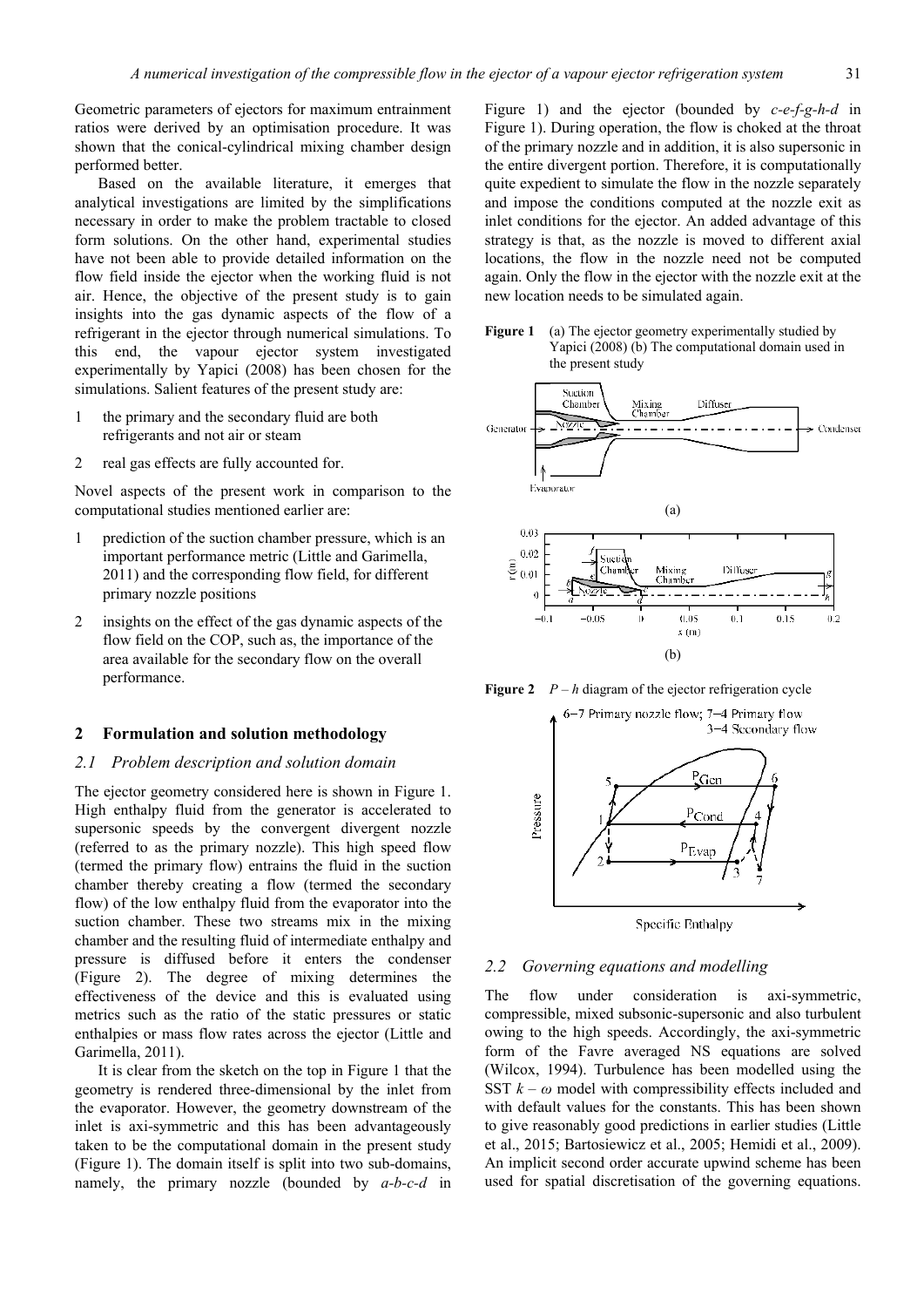All the results presented here have been obtained using ANSYS FLUENT 14.5.

The fluid considered here is refrigerant R123, since the same was used in the experiments by Yapici (2008). In order to clearly bring out the real gas effect on the flow field, the calculations have been carried using the ideal gas as well as the real gas model. For the latter, the modified Benedict-Webb-Rubin equation of state is used with property values being evaluated from the REFPROP v7.0 NIST database.

## *2.3 Boundary conditions*

Specification of proper boundary conditions for the numerical simulations is made difficult in the present case on account of the fact that:

- these conditions have to mimic the conditions that prevailed during the experiments
- b the required values at the computational boundaries may not be readily available.

#### *2.3.1 Primary nozzle*

For the primary nozzle flow simulations, the nozzle inlet (labelled  $a-b$  in Figure 1) is modelled as a subsonic pressure inlet, where the stagnation pressure and stagnation temperature are specified. Ideally these values should be the same as those in the generator. However, there would definitely have been a pressure drop in the experimental setup between the generator and the nozzle inlet due to friction in the line connecting the two. Owing to the absence of any information regarding this aspect, in the present work, the pressure drop has been assumed to be 0.1 bar. If isenthalpic flow is assumed in the line then the exit temperature may be calculated. This comes out to be almost the same as the generator temperature.

The wall of the nozzle (labelled  $b-c$  in Figure 1) is assumed to be an adiabatic, no-slip surface. Since the flow is supersonic at the exit (labelled *c*–*d* in Figure 1), no values may be prescribed here and all the variables are evaluated from the interior by second order accurate extrapolation. Boundary segment *a*–*d* is treated as an axis of rotation.





Results from nozzle calculations using the procedure described above predict the mass flow rates in the primary nozzle to be within 1% of the theoretical value for choked isentropic flow in a nozzle, for the range of generator temperature investigated in the experiment (Figure 3). However, these values are around 25% higher than the experimentally reported values. This discrepancy did not decrease even after doubling the number of nodes in the axial and radial directions. Hence, calculations were attempted by modelling the nozzle inlet as a mass flow inlet where the mass flow rate (which is known from the experiment) and stagnation temperature (same as generator temperature) are specified. However, the stagnation pressures at the nozzle inlet were predicted to be 15–28% less than the generator pressure, which is unreasonable. The only way to reconcile these conflicts is to reduce the nozzle throat diameter. This was confirmed by running the calculations with the nozzle diameter reduced (after several trials) to 2.35 mm from 2.85 mm. The resulting mass flow rate agreed with the experimental value to within the measurement error of 4.3% for all the generator conditions considered here. However, such a change significantly affects the gas dynamics of the flow for the following reasons:

- a the reduced throat diameter increases the exit to throat area ratio and hence the exit Mach number
- b the reduced throat diameter will have a cascading effect on all the other dimensions resulting in large changes in the ejector geometry.

Consequently, all the results presented here have been obtained by modelling the nozzle inlet as a pressure inlet with the throat diameter equal to 2.85 mm.

### *2.3.2 Ejector*

Boundary segment *c*–*d* is modelled as a pressure inlet with the values obtained from the nozzle calculations being prescribed here. Since the node distributions are different between the nozzle outlet boundary and the pressure inlet boundary, a second order accurate interpolation procedure is used for transferring the values from the former to the latter. Boundary segment *e*–*f* is modelled as a no-slip, adiabatic wall for calculations with no secondary flow. Otherwise, it is modelled as a pressure inlet with the stagnation pressure and stagnation temperature being set to the evaporator pressure and temperature respectively. Boundary segment *f*–*g* is modelled as a no-slip, adiabatic wall, *d*–*h* is modelled as an axis and *g*–*h* is modelled as a pressure outlet with the exit static pressure specified to the same as the condenser pressure.

#### *2.4 Convergence metrics*

Convergence of the numerical calculations is assessed through mass, momentum and energy balance between the inlet(s) and the outlet of the computational domain. Momentum balance is checked by evaluating the left and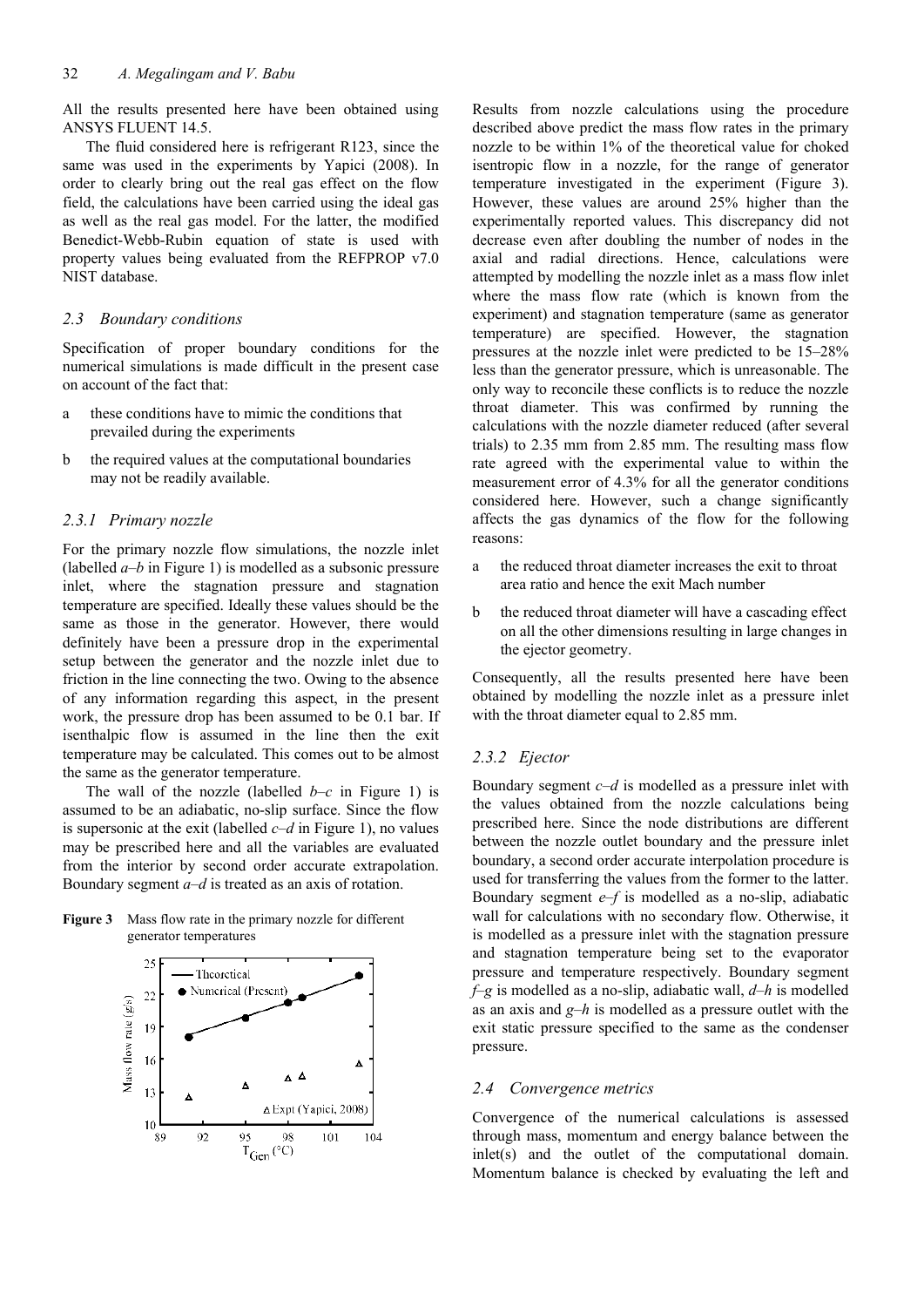right hand sides of the following expression separately and then computing the difference.

$$
F_{wall} = \left[\int_0^R \left(P + \rho u_x^2\right) 2\pi r dr\right]_{inlet}^{outlet}
$$

The left hand term is the net force acting on the walls (pressure  $+$  viscous) in the x-direction. The right hand term is the change in the impulse function of the fluid between the inlet(s) and the outlet. For all the results presented here, these balances are satisfied to less than 4% for mass and 5% for the other two. It is worth noting that the experimental uncertainty in the mass flow measurement is 4.3%.

### *2.5 Grid independence study*

In addition to ensuring the convergence metrics mentioned previously, it is essential to establish grid independence of the results for them to be acceptable.

The primary nozzle geometry has been meshed using a structured mesh with 300 points and 40 points in the axial and radial directions respectively. The wall  $v<sup>+</sup>$  in the nozzle flow field is everywhere less than 60. This is acceptable, since the use of the standard wall function at the no-slip surfaces requires this value to be less than 100. Axial gradients are also resolved very well with clustering of the mesh points in the throat region and so this mesh was deemed to be adequate as the flow is supersonic in the divergent portion of the nozzle and devoid of any shock. Doubling the grid points in both the axial and radial directions did not show any discernable change in the predicted quantities at the primary nozzle exit.

The ejector domain has been meshed using a multi-block body mesh. The suction chamber has been meshed with a body fitted non-uniform mesh. The mesh is fine near the throat section since this is the region of intense mixing between the primary and the secondary flow. The baseline mesh has 700, 450 and 350 nodes along the axial direction in the mixing chamber, diffuser and the constant area sections respectively and 43 nodes in the radial direction. The axial distribution of the nodes and the variation of the static pressure along the axis and the wall are shown in Figure 4. It may be inferred from the static pressure distribution that the number of nodes is unnecessarily high in the diffuser and the constant area section. Consequently, two more meshes, namely, an intermediate one with 1,100, 300 and 100 nodes and a fine mesh with 1,300, 150 and 50 nodes are generated. The axial distribution of the nodes in these two meshes is shown in Figure 4. It can be seen that a large number of nodes are concentrated in the mixing region just downstream of the nozzle exit where the gradients are steep. It must also be noted that the total number of nodes has been kept the same for all three meshes. The variation of static pressure along the axis and the wall for the intermediate and the fine meshes are also shown in Figure 4. The change in the wall static pressure is less than 0.048% between the baseline and the intermediate mesh results and 0.039% between the intermediate and the fine mesh results. The change in the

static pressure along the axis between the baseline and the intermediate mesh results is less than 3.29% and that between the intermediate and fine mesh results is less than 0.62%. Although it appears that the intermediate mesh itself is adequate, the fine mesh has been used for all the calculations. The highest value for the wall  $y^+$  in the fine mesh is 80 which indicates that the near wall resolution in the radial direction is also acceptable.





Notes: Baseline results are shown for every 30th node, and the intermediate results are shown for every 35th node, for the sake of clarity. Inset shows a close-up view in regions of steep gradient with results shown for every 15th node for the baseline and intermediate meshes.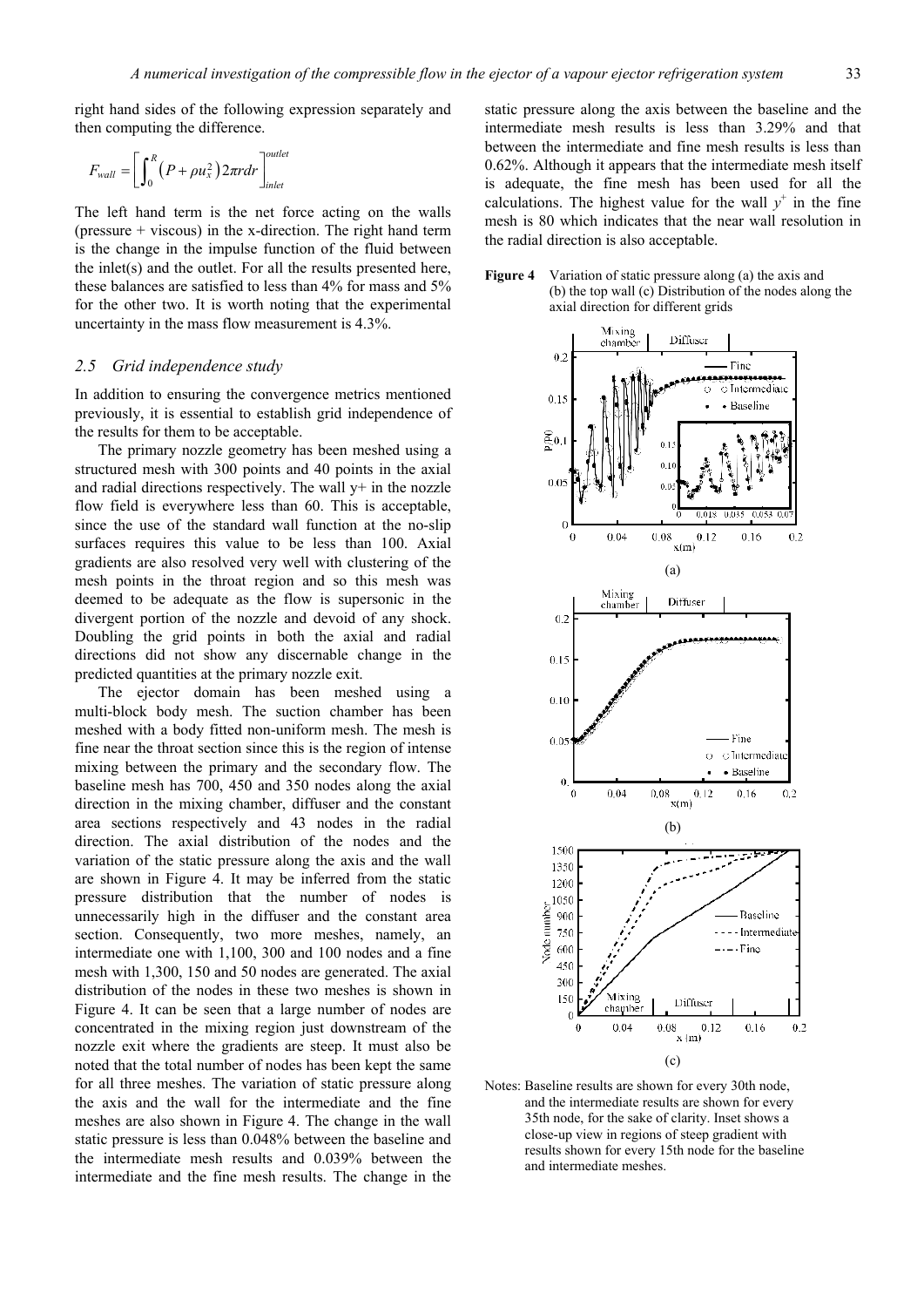## **3 Results**

Results from numerical calculations are presented in this section under two broad categories: ejection study, wherein boundary segment *e*–*f* is treated as a wall; flow through study, wherein this boundary segment is treated as an inlet boundary (with fluid entering at the evaporator exit conditions). In addition to these two, results are also presented to highlight real gas effects on the flow field predictions. The condenser pressure has been set equal to 125 kPa for all the cases reported here.

#### *3.1 Ejection study*

Ejection simulations have been carried out for four nozzle positions with the nozzle exit located at  $x = 0$  mm,  $-18$  mm,  $-30$  mm and  $-36$  mm. The simulations are started with the pressure in the suction chamber set to a certain value. The calculations are terminated when the ejection action tapers off and the convergence metrics mentioned earlier are satisfied. The final pressure in the suction chamber is referred to as the suction pressure. In order to check the dependence of the predicted value of the suction pressure on the initial value, simulations have been run with different initial values, namely, 70 kPa, 100 kPa and 125 kPa. Furthermore, simulations have also been run with an extended computational domain by including the entire suction chamber used in the experiments by Yapici (2008), in order to determine the sensitivity of the predicted suction pressure to the suction chamber volume. The predictions have been found to be insensitive to the chamber volume but exhibit a variation of 15% or less based on the initial chamber pressure. All the results presented here have been obtained with the initial pressure set to 100 kPa and with the chamber geometry shown in the bottom in Figure 1.

**Figure 5** Variation of suction pressure for different nozzle positions with  $T_{Gen} = 98^{\circ}$ C



Numerically predicted values of the suction chamber pressure for different primary nozzle positions and generator temperature,  $T_{Gen} = 98^{\circ}$ C are plotted in Figure 5. Experimental values reported by Yapici (2008) are also shown in this figure for comparison. It can be seen that,

experiments showed the 0 mm nozzle position to be the optimum whereas the present simulations show 18 mm and 30 mm nozzle positions to be even better.

In order to understand this trend in the predicted value of suction pressure, the mass entrainment ratio (MER), defined as Little and Garimella (2011):

$$
MER = \frac{\dot{m}_{entrained}}{\dot{m}_{primary}} \tag{1}
$$

is evaluated. Values of MER at different instants during the ejection simulation are shown for three nozzle positions in Figure 6 for  $T_{Gen} = 98$ °C. It should be noted that the starting transient values are not shown here. For all nozzle positions, the entrained stream is choked to begin with and then unchokes at an intermediate instant. This is indicated in Figure 6 by using a change in the symbol style from filled to unfilled. It is clear from this figure that the 0 mm nozzle position has the lowest entrainment ratio throughout and is hence not optimal. The case corresponding to a nozzle position of 36 mm performs better initially but deteriorates sharply once the flow becomes unchoked. Nozzle positions of 18 mm and 30 mm (not shown in Figure 6, to avoid cluttering) show the best performance towards the end of the ejection process and are optimal.





Note: Filled and unfilled symbols represent choked and unchoked entrained flows respectively.

The flow field at two instants shown circled in Figure 6, one when the suction chamber pressure is 60 kPa and one when it is 45 kPa, are shown in Figure 7, corresponding to 18 mm and 36 mm nozzle positions. It may be ascertained from Figure 6 that the flow is choked in the first instant and unchoked in the later instant for these nozzle positions. Here, the flow in the ejector is core-annular. i.e., momentum is transferred by viscous drag between the streams without any mass transfer. The streams are separated by the edge of the primary stream shown in Figure 7. Since area of the mixing chamber is constant, the mass flow rate of the secondary stream is dependent upon the mixing chamber area unfilled by the primary stream and the momentum transfer.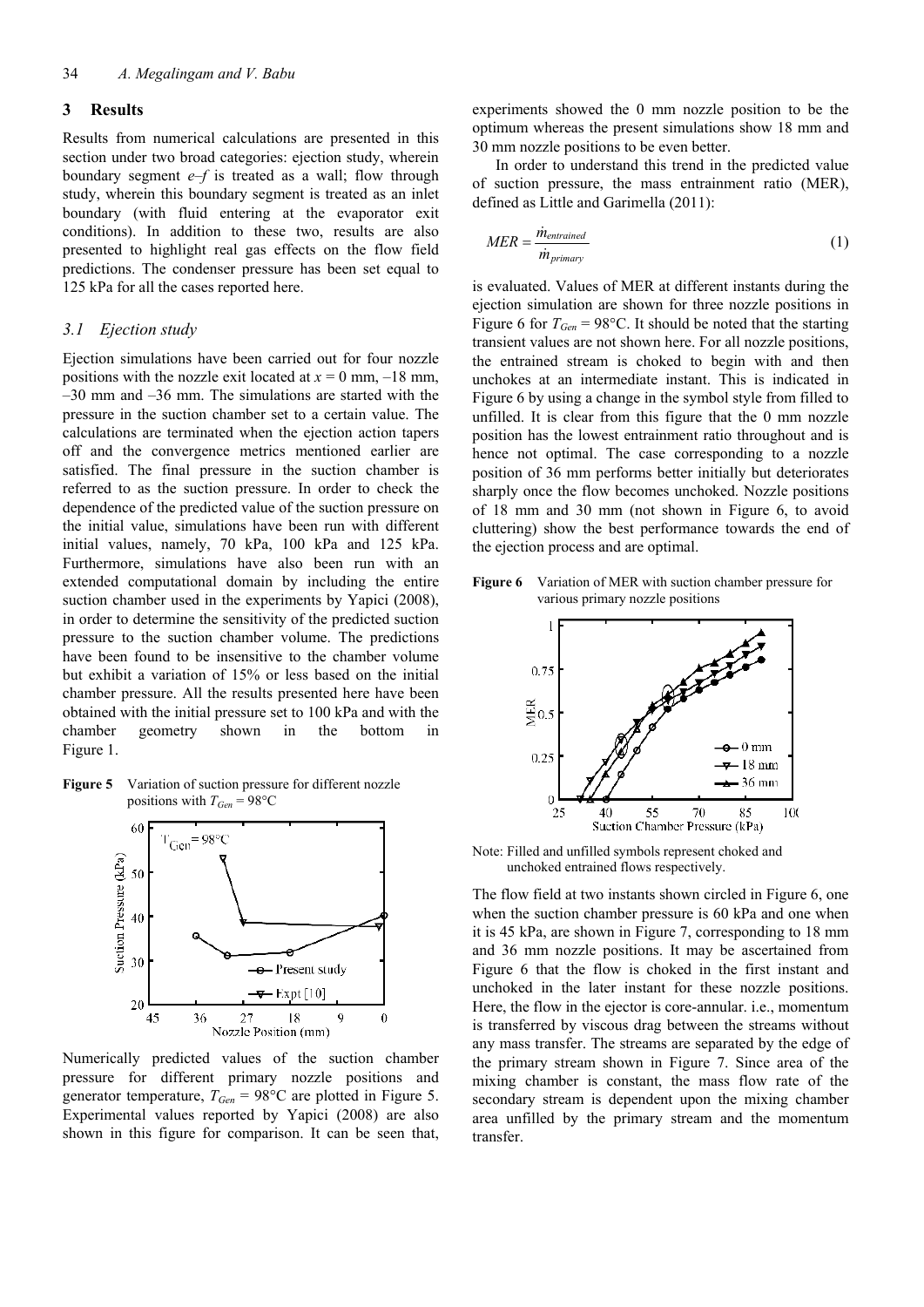

**Figure 7** Sonic lines and primary stream edges for  $(a, c)$  18 mm nozzle position and (b, d) 36 mm nozzle position

The primary stream is supersonic at the exit of the primary nozzle with Mach number equal to 2.36 and becomes subsonic farther down due to mixing. The sonic line is plotted in Figure 7 in order to delineate the subsonic and supersonic regions. The supersonic region of the primary stream plays the main role in momentum transfer and ejection. Once the primary stream becomes subsonic, its momentum is diffused into pressure rise.

At an earlier instant when the suction pressure is high, it is evident from the sonic line that the entrained flow chokes in the mixing chamber [Figure  $7(a)$  and  $7(b)$ ] and the minimum flow area available for the entrained stream is the same for both nozzle positions. Since the distance  $c - c'$  is higher for the case of 36 mm nozzle position, physically there is more room for momentum transfer before entering into the mixing chamber. As a result, at the same axial position and for equal choked entrained flow area, the entrained flow of 36 mm nozzle position has higher velocity than that of 18 mm nozzle position. Hence, the 36 mm nozzle position provides higher entrainment ratio at higher suction pressures.

As the entrainment continues, the suction chamber pressure continues to decrease. Below a critical value of suction chamber pressure (the pressure at which the symbol style changes in Figure 6), the secondary stream unchokes as seen in Figures 7(c) and 7(d) for both nozzle positions. This allows the primary stream to expand. In the case of 36 mm nozzle position [Figure  $7(d)$ ], expansion of the subsonic primary stream takes place in the mixing chamber itself. This expansion causes a reduction in the available cross-sectional area for the secondary stream with an attendant reduction in the MER and the entrainment ratio becomes less than that of the 18 mm nozzle position for the same suction pressure. In the latter case, it is evident from Figure 7(c) that the expansion of primary stream takes place farther down in the diffuser where the cross-sectional area is more.

In the case of 0 mm nozzle position, the distance  $c-c'$  is the shortest and hence there is no momentum transfer before entering the mixing chamber. Due to inadequate momentum transfer, MER for this nozzle position is less than that for other nozzle positions. In addition, the pressure of the

entrained stream at the mixing chamber inlet is also less than that for other nozzle positions. Consequently, the pressure gradient becomes adverse earlier and as a result flow separation also occurs earlier in this case when compared to the 18 mm nozzle position [Figure 8(a)]. The separation bubble blocks the passage, and causes a reduction in entrainment and hence higher suction pressure. But in the 18 mm nozzle position case, flow separation is seen at a much lower suction chamber pressure [Figure 8(b)]. Thus, even though 0 mm nozzle position has the least blockage due to expansion of the primary flow, lack of momentum transfer is the reason for poor performance throughout the ejection process.

**Figure 8** Flow separation during ejection corresponding to nozzle position, (a) 0 mm and (b) 18 mm



#### *3.2 Flow-through study*

In this case, boundary *e*–*f* is treated as a pressure inlet at the evaporator conditions. Calculations have been carried out for two evaporator temperatures (10°C and 15°C), four generator temperatures (91°C, 95°C, 98°C and 103°C) and three primary nozzle positions (0 mm, 18 mm and 30 mm).

The coefficient of performance (COP) is used as the performance metric. Following Little and Garimella (2011), COP is defined as

$$
COP = \frac{Q_{Evap}}{Q_{Gen}}
$$
 (2)

or

$$
COP = MER \frac{h_{Evap,out} - h_{Cond,out}}{h_{Gen,out} - h_{Cont,out}}
$$
\n(3)

#### *3.2.1 Effect of the generator temperature on COP*

Predicted values of COP for a range of generator temperatures and various primary nozzle positions are compared with the results of Yapici (2008) in Figure 9. It is clear that the COP increases initially with generator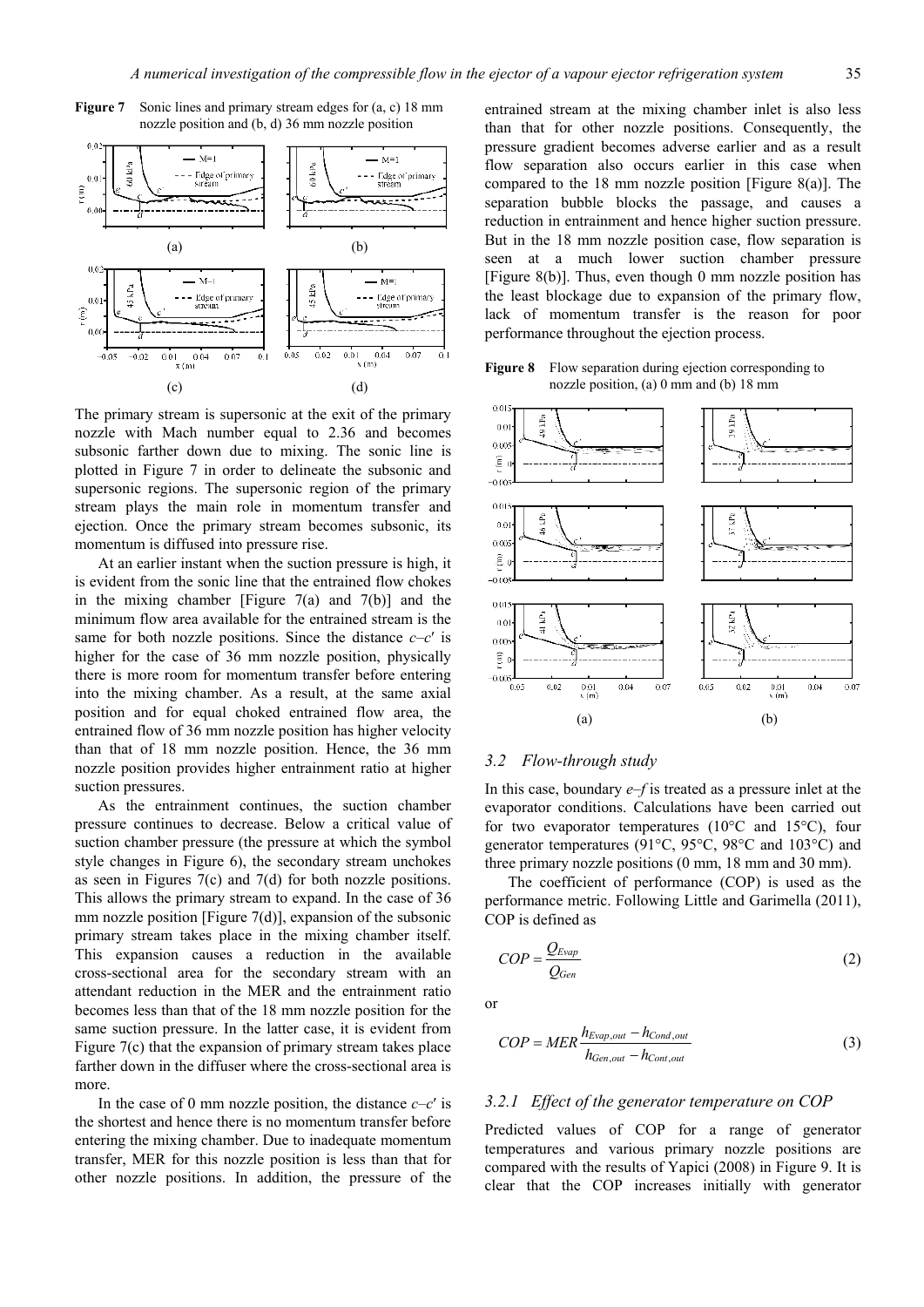temperature and then decreases slightly. In earlier studies, it was speculated that choking of the secondary flow may cause this drop in COP. This is investigated next.

**Figure 9** Variation of COP for different generator temperatures and evaporator temperatures, (a) 10°C and (b) 15°C



At a lower value of generator temperature [Figure 10(a)], the supersonic region is of a shorter length and flow becomes subsonic within the mixing chamber itself. This high pressure subsonic primary stream expands to occupy the whole of the mixing chamber. As a result, the secondary stream is completely blocked and there is no entrainment.

**Figure 10** Sonic lines and primary stream edges for 18 mm primary nozzle position and 10°C evaporator temperature for generator temperatures of (a) 91°C, (b) 95°C, (c) 98°C and (d) 103°C



At a higher generator temperature [Figures 10(b) and 10(c)], the supersonic region is longer and expansion of the subsonic primary stream occurs farther downstream. When it occurs in the diffuser, which has a higher cross-sectional area than the mixing chamber, there is still sufficient area for the secondary stream to flow even after the expansion of primary subsonic stream. Hence entrainment increases with the generator temperature under these conditions.

With further increase in the generator temperature, supersonic region of the primary stream also expands near the mixing chamber inlet [Figure 10(d)]. After a particular temperature, the area occupied by the supersonic primary stream becomes significant. Due to the dragging of the supersonic primary stream and reduction in the cross-sectional area, secondary stream chokes at the mixing chamber inlet. Choking restricts further increase in the secondary mass flow rate, whereas expansion of the supersonic primary stream reduces the area of the secondary flow and secondary stream mass flow rate. These two effects cause the reduction in the COP at higher generator temperatures.





It can be inferred from Figure 9 that there exists an optimum generator temperature range, in which the area occupied by the subsonic and supersonic primary regions reach a minimum and the secondary flow rate becomes a maximum. For all operating conditions studied here, predicted COP is the highest in this range. For values of temperature less than this range, the subsonic primary stream controls the flow rate of the secondary stream at the mixing chamber exit and for values higher than this range, the supersonic primary stream restricts the secondary stream flow rate at the mixing chamber inlet. This is explored in detail next. Minimum area available for the secondary flow in the mixing chamber is normalised by the mixing chamber area and the variation of this normalised area is compared with that of COP in Figure 11. It is evident that the variations are quite similar. As the generator temperature is varied, COP is affected more by the normalised area than choking. Even without choking, COP decreases due to a decrease in area for secondary flow. In three out of six combinations simulated here, reduction in COP does not coincide with the choking of the secondary flow (Figure 11).

## *3.2.2 Effect of the evaporator temperature on COP*

An increase in the evaporator condition increases the COP for all operating conditions considered (Figure 11). An increase in the evaporator pressure increases the pressure gradient between the suction chamber and mixing chamber and hence the entrained mass flow rate increases. However, the increase in the COP at higher generator temperatures is less than that at lower generator temperature.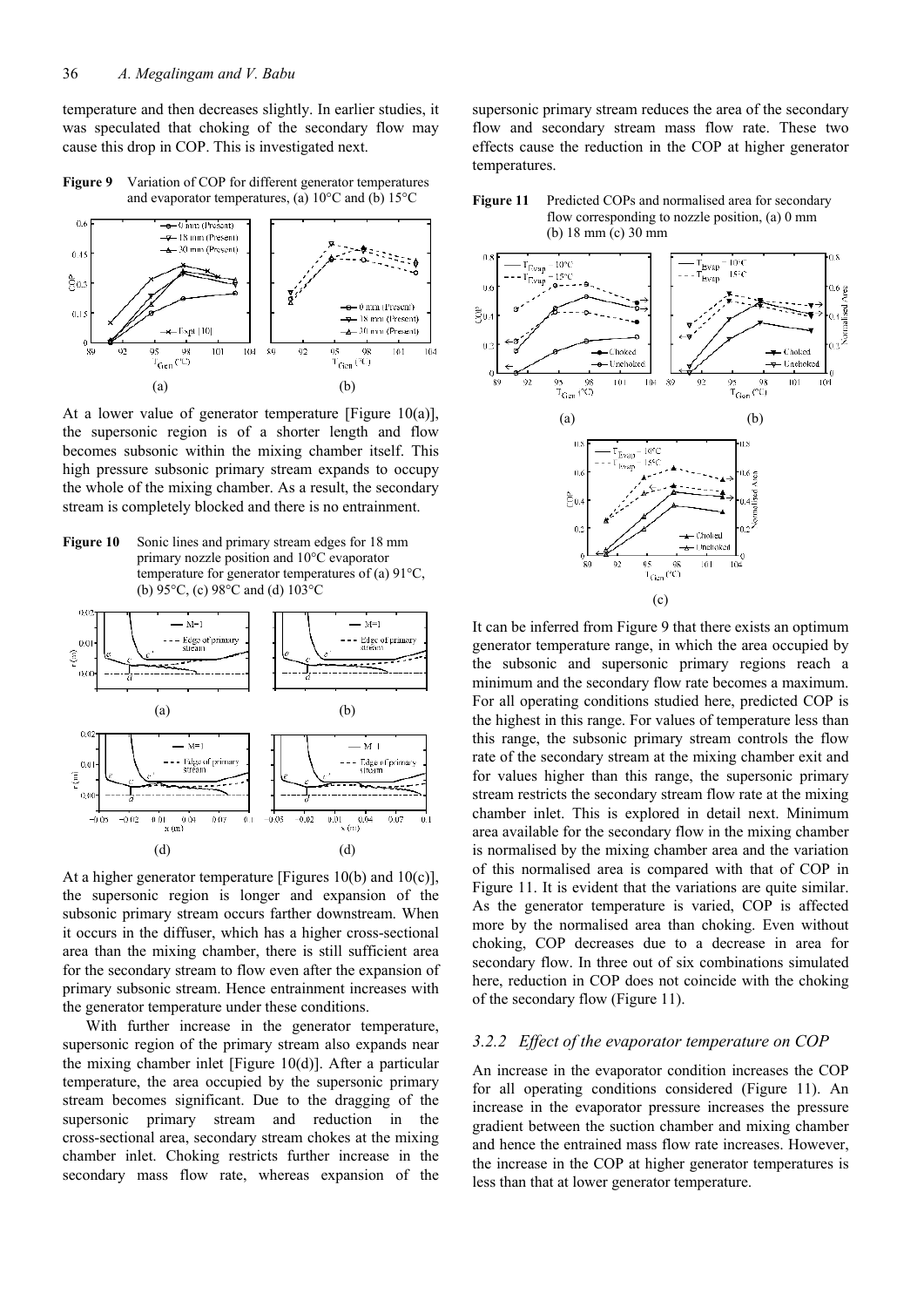

Figure 12 Primary stream edges for 18 mm nozzle position and generator temperatures, (a, b) 95°C (c, d) 103°C

The reason for this effect is as follows. At lower generator temperatures, expansion of the primary stream at the mixing chamber exit decreases with a rise in the evaporator temperature [Figures 12(a) and 12(b)]. The increased area available for the secondary flow allows the mixing chamber to accommodate a higher secondary mass flow rate. But at higher generator temperatures, due to choking of the secondary stream, the area available for the secondary stream remains almost constant which restricts increase in entrainment and COP [Figures 12(c) and 12(d)].

### *3.2.3 Effect of primary nozzle position in COP*

The effect of the nozzle position on the COP is dependant on the generator temperature. At a lower generator temperature (unchoked flow), pulling the nozzle back from 18 mm to 30 mm decreases the COP, whereas same movement increases the COP at higher generator temperatures.

**Figure 13** Primary stream edges for 10°C evaporator temperature and nozzle positions, (a, c) 18 mm (b, d) 30 mm



At lower generator temperatures, if the nozzle is pulled back, the subsonic primary flow starts to expand in the mixing chamber itself and reduces the area available for the

secondary flow [Figures 13(a) and 13(b)]. Accordingly, 30 mm nozzle position exhibits less entrainment than 18 mm nozzle position. At higher generator temperatures, due to choking of the secondary stream, the area available for the secondary stream remains almost constant irrespective of the nozzle position [Figures 13(c) and 13(d)]. Since the distance  $c-c'$  is higher for the 30 mm nozzle position, physically there is more room for momentum transfer. Hence the secondary stream has a higher flow velocity at the inlet of the mixing chamber for 30 mm nozzle position. Accordingly, entrainment of 30 mm nozzle position is higher than that of other nozzle positions at higher generator conditions. Nozzle position of 0 mm has poor momentum transfer and COP among all the nozzle positions studied.

# *3.3 Comparison of ideal gas and real gas model predictions*

In this study, all the simulations have been carried out with real gas and ideal gas models. For real gas simulations, Modified Benedict-Wenn-Rubin equation of state is used (Younglove and McLinden, 1994). For ideal gas simulations, values for ideal gas specific heat are taken from the same study. Compressibility factor (*Z*) is used as the parameter to quantify deviation from ideal gas behaviour. This is defined as

$$
Z = \frac{P}{\rho RT} \tag{4}
$$

where *R* is the particular gas constant.

For an ideal gas, compressibility factor is unity. For the range of conditions considered in the present calculations, in the mixing chamber, the maximum deviation of the compressibility factor from unity is only 4%. However inside the primary nozzle, the maximum deviation of *Z* from unity is predicted to be as high as 17.3% (Figure 14).

**Figure 14** Contours of  $|1 - Z|$  in the primary nozzle corresponding to a generator temperature of 103°C



Notes: Flow is from left to right. Contour values range from 0.18 to 0.01 in steps of 0.01 from left to right.

Primary nozzle mass flow rates and MERs of ideal gas simulations are compared with those of real gas simulations in Figure 15. Predicted primary mass flow rates from the ideal gas simulations are as much as 6.4% less than those of the real gas simulations. It can be inferred from Figure 14 that the reason for this difference is the significant departure from ideal gas behaviour in the vicinity of the throat section of the primary nozzle. However, the secondary mass flow rate remains the same for both ideal and real gas simulations.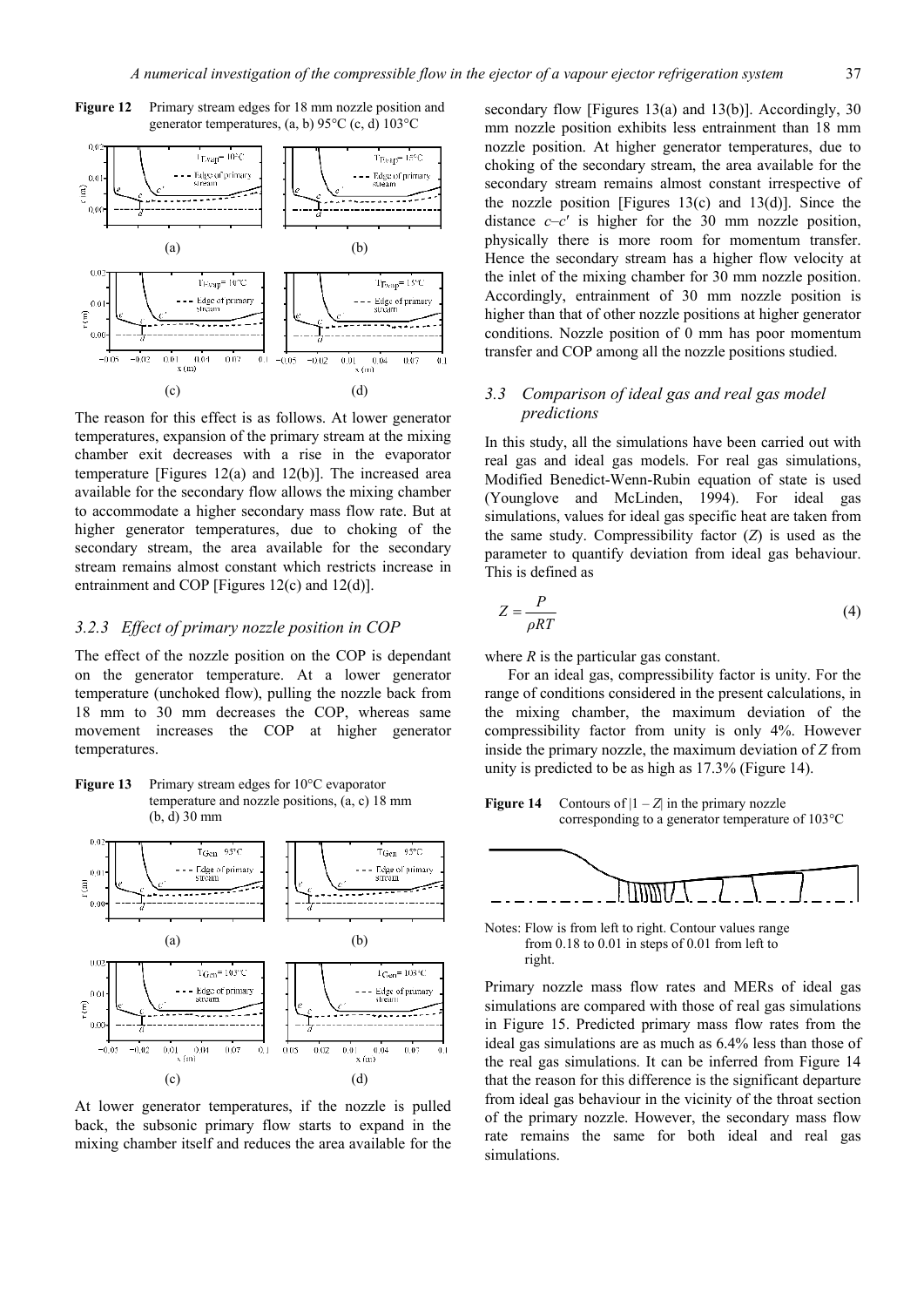Figure 15 Comparison of results from ideal and real gas simulations in the primary nozzle and mixing chamber for 0 mm primary nozzle position and 15 C evaporator temperature, (a) primary nozzle mass flow rate (b) MER



## **4 Conclusions**

Numerical simulations of the flow in a vapour ejector have been carried out. In contrast to earlier numerical studies, all the calculations in the present study have utilised the real gas model for the refrigerant. Ejection (with the inlet from the evaporator blocked) as well as flow-through studies have been performed. In the former case, suction pressures corresponding to four different nozzle positions, namely, 0 mm, 18 mm, 30 mm and 36 mm, have been predicted and compared with experimental values reported by Yapici (2008). In the latter case, simulations have been carried out for three nozzle positions, 0 mm, 18 mm and 30 mm, four generator conditions, 91 C, 95 C, 98 C and 103 C and two evaporator conditions, 10 C and 15 C. The COP and MER have been evaluated for all the cases. The predicted COPs have been compared with experimental data.

Gas dynamics and fluid dynamics aspects of the flow, such as choking of the secondary flow, expansion of the primary jet and flow separation have been investigated in detail by tracking the sonic line and the edge of the primary stream. Such details have hitherto not been reported due to lack of optical access in the experimental setups, although in a recent work (Little and Garimella, 2016) have reported shadowgraph images of the flow of R134a in ejectors. In addition, earlier numerical simulations have mostly used air as the secondary fluid and not a refrigerant. The present study clearly demonstrates that it is not the choking of the secondary stream alone, as is currently believed, but the area available for the secondary stream affects the COP as well.

The ejection study predicts the lowest suction pressure for primary nozzle positions of 18 mm and 30 mm. When the nozzle is closer to the mixing chamber, lack of momentum transfer between the primary stream and entrained stream is shown to deteriorate the performance. At the farthest nozzle position studied (36 mm), primary stream expands prematurely inside the mixing chamber itself and thus blocks the entrained stream. The suction pressure is the lowest in nozzle positions in which both of the above effects are optimum. It is noteworthy that, none of the earlier numerical studies have predicted the suction pressure.

In the flow through study, both gas dynamic as well as fluid dynamic aspects of the flow field are used to draw inferences on the variation of the COP with generator temperature, evaporator temperature and primary nozzle position. It is found that there exists an optimum range of generator temperature for each nozzle position within which the COP attains a maximum. This is the range at which the mixing chamber area filled by the primary jet reaches a minimum. COP increases with an increase in the evaporator temperature for all the conditions studied. However, due to choking at higher generator conditions, rise in the COP is less than that at lower generator conditions. Increase in the distance between the primary nozzle and mixing chamber decreases the COP at lower generator temperatures due to the premature expansion of the primary stream inside the mixing chamber. In contrast, at higher generator temperatures, COP increases when the nozzle is pulled back. Here, due to choking, the primary stream expands to occupy the same cross-sectional area irrespective of the nozzle position. Owing to higher room for momentum transfer, the farthest nozzle position exhibits better performance at higher generator conditions.

For the range of operation and the refrigerant considered in the present study, deviation from ideal gas behaviour is shown to be significant in the primary nozzle but not very much so inside the mixing chamber. Real gas effects show only a moderate impact on the MER.

## **References**

- Arbel, A., Shklyar, A., Hershgal, D., Barak, M. and Sokolov, M. (2003) 'Ejector irreversibility characteristics', *Journal of Fluids Engineering*, Vol. 125, No. 1, pp.121–129.
- Bartosiewicz, Y., Aiduon, Z., Desavaux, P. and Mercadier, Y. (2005) 'Numerical and experimental investigations on supersonic ejectors', *International Journal of Heat and Fluid Flow*, Vol. 26, No. 1, pp.56–70.
- Chandra, V.V. and Ahmed, M.R. (2014) 'Experimental and computational studies on a steam jet refrigeration system with constant area and variable area ejectors', *Energy Conversion and Management*, Vol. 79, pp.377–386.
- Chen, Z., Dang, C. and Hihara, E. (2017) 'Investigations on driving flow expansion characteristics inside ejectors', *International Journal of Heat and Mass Transfer*, Vol. 108, pp.490–500.